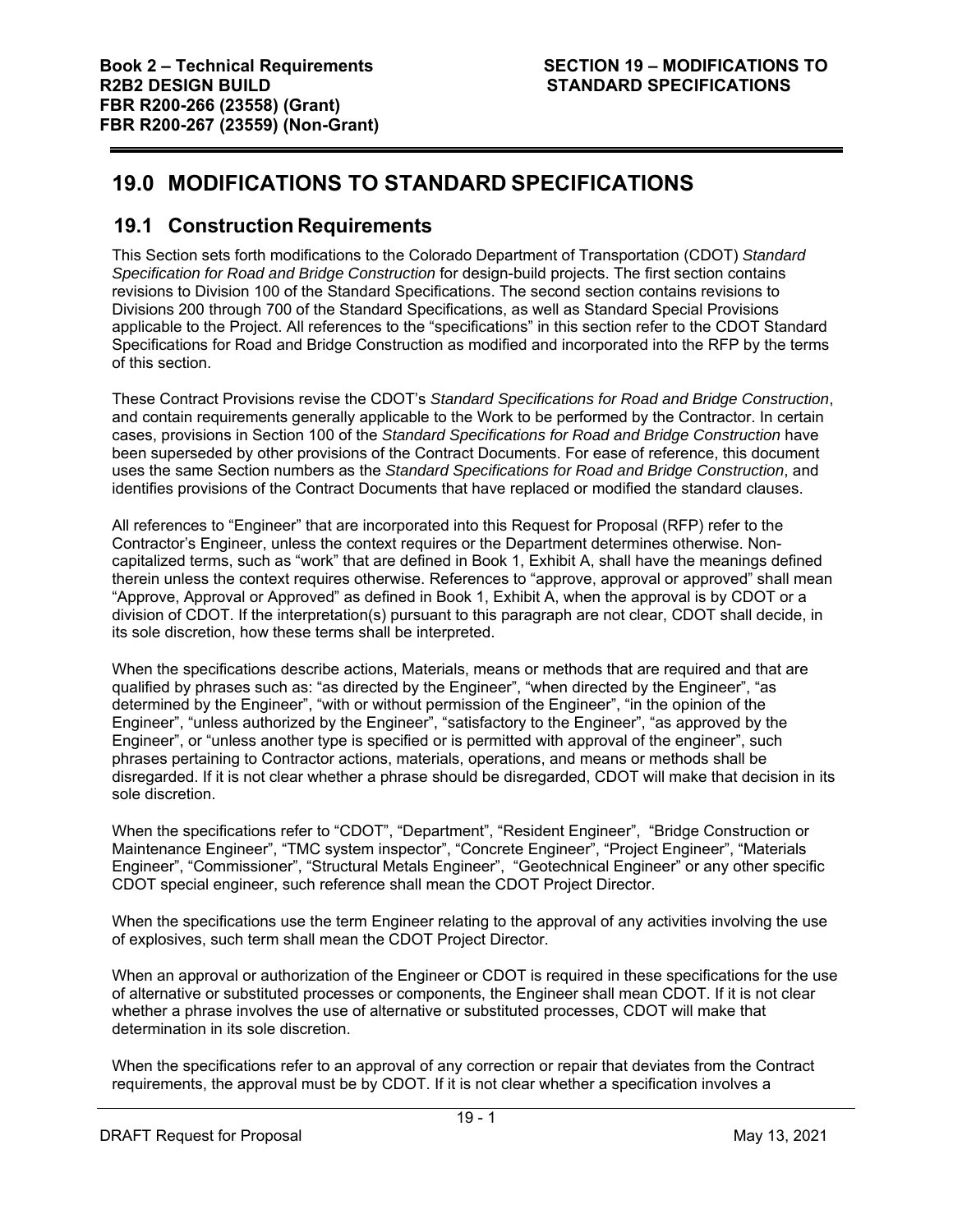correction or repair that deviates from the Contract requirements, CDOT will make that determination in its sole discretion.

When the specifications provide that reports, records or other documents shall be submitted to CDOT or to the Engineer, such reports shall be made available to CDOT and do not have to be submitted unless either they are otherwise listed in the deliverables in the Contract Documents, or are required shop drawings, warranties, parts lists, instruction sheets or manufacturer's drawings or specifications. Such documents shall be submitted to CDOT as required by the specifications.

When the specifications require actions, Materials, means or methods that are "either as indicated in the Plans or as designated by the Engineer," the Contractor shall disregard the phrase "or as designated by the Engineer."

When the specifications refer to the "Engineer" ordering work beyond the scope of work in the Contract, "Engineer" shall mean CDOT. Whenever in these specifications the Engineer may order work that results in additional costs to CDOT, the "Engineer" shall mean CDOT.

Any acceptances on behalf of CDOT or the State shall be performed by CDOT.

Any references to other standards, codes, or criteria, or to the latest version of other standards, codes, or criteria in Book 2 of the Contract Documents shall mean the latest version at the Proposal Due Date unless otherwise indicated.

# **19.1.1 Modifications to Section 100 of the CDOT Standard Specifications for Road and Bridge Construction**

101 – Definitions

Definitions of terms used herein are set forth in Exhibit A, to Book 1 of the Contract Documents.

# 102 – Bidding Requirements and Conditions

# 102.01 – Prequalification of Bidders

Prequalification of Proposers was determined during the evaluation of the Statements of Qualifications.

# 102.02 – Contents of Proposal Forms

Provisions regarding the contents of Proposal Forms are set forth in the Instructions to Proposers.

102.03 – Interpretation of Quantities in Proposal Form

Not applicable.

102.04– Interpretation of Plans and Specifications

Provisions regarding the interpretation of plans and specifications are set forth in the Instructions to Proposers.

102.05– Examination of Plans, Specifications, Special Provisions, and Site or Work

Provisions regarding examination of plans, specifications, special provisions and Site or Work are set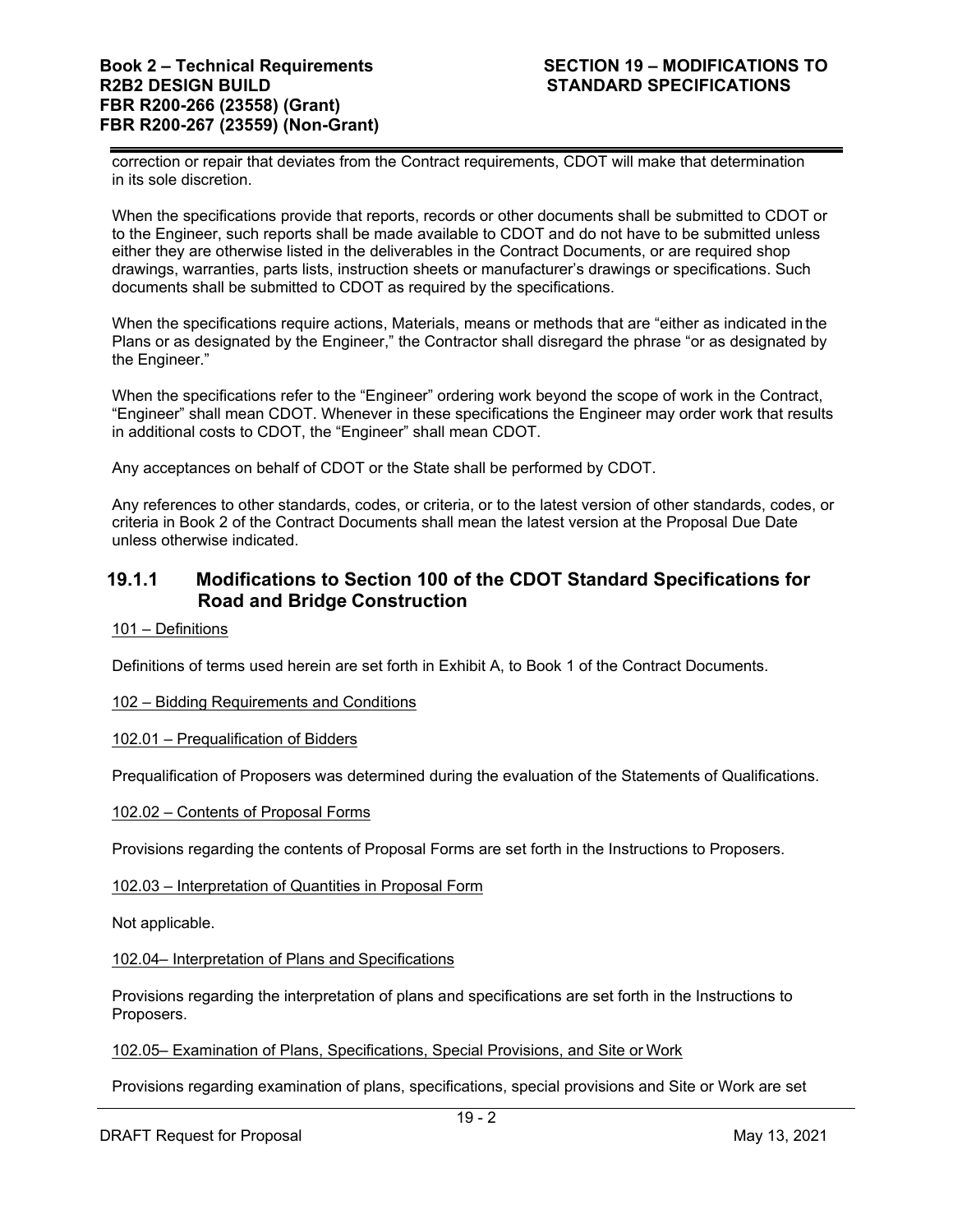forth in the Instructions to Proposers and in Book 1, Sections 1 and 2, of the Contract Documents.

## 102.06– Preparation of Proposal

Provisions regarding preparation of the Proposal are set forth in the Instructions to Proposers.

### 102.07 – Irregular Proposals

Provisions regarding irregular Proposals are set forth in the Instructions to Proposers.

### 102.08 – Combination or Conditional Proposals

Not applicable.

### 102.09 – Anti-Collusion Affidavit

Provisions regarding Anti-Collusion Affidavit are set forth in the Instructions to Proposers.

### 102.10 – Material Guaranty

Provisions regarding Material Guaranty are set forth in Book 1, Section 21, and Book 2, Section 3.

#### 103 – Award, and Execution of Contract

Provisions regarding award and execution of the Contract are set forth in the Instructions to Proposers and in Book 1, Section 8, of the Contract Documents.

#### 104 – Scope of Work

#### 104.01– Intent of Contract

Provisions regarding the intent of contract are set forth in Book 1 of the Contract Documents.

# 104.02 – Differing Site Conditions, Suspensions or Work, and Significant Changes in the Character of Work

Provisions regarding differing Site conditions and changes in the character of Work are set forth in Book 1, Sections 5 and 13, of the Contract Documents. Provisions regarding limitations to contract price increases are set forth in Book 1, Section 13.5, of the Contract Documents. Provisions regarding Suspensions of Work are set forth in Book 1, Section 14 of the Contract Documents.

# 104.03– Extra Work

Provisions regarding changes are set forth in Book 1, Section 13, of the Contract Documents.

#### 104.04 – Maintaining Traffic

The provisions regarding maintenance of traffic are set forth in Book 2, Sections 16 and 18, of the Contract Documents. Provisions regarding maintenance responsibilities of the Contractor during Suspensions of Work are set forth in Book 1, Section 14, of the Contract Documents.

# 104.05– Rights In and Use of Materials Found on the Work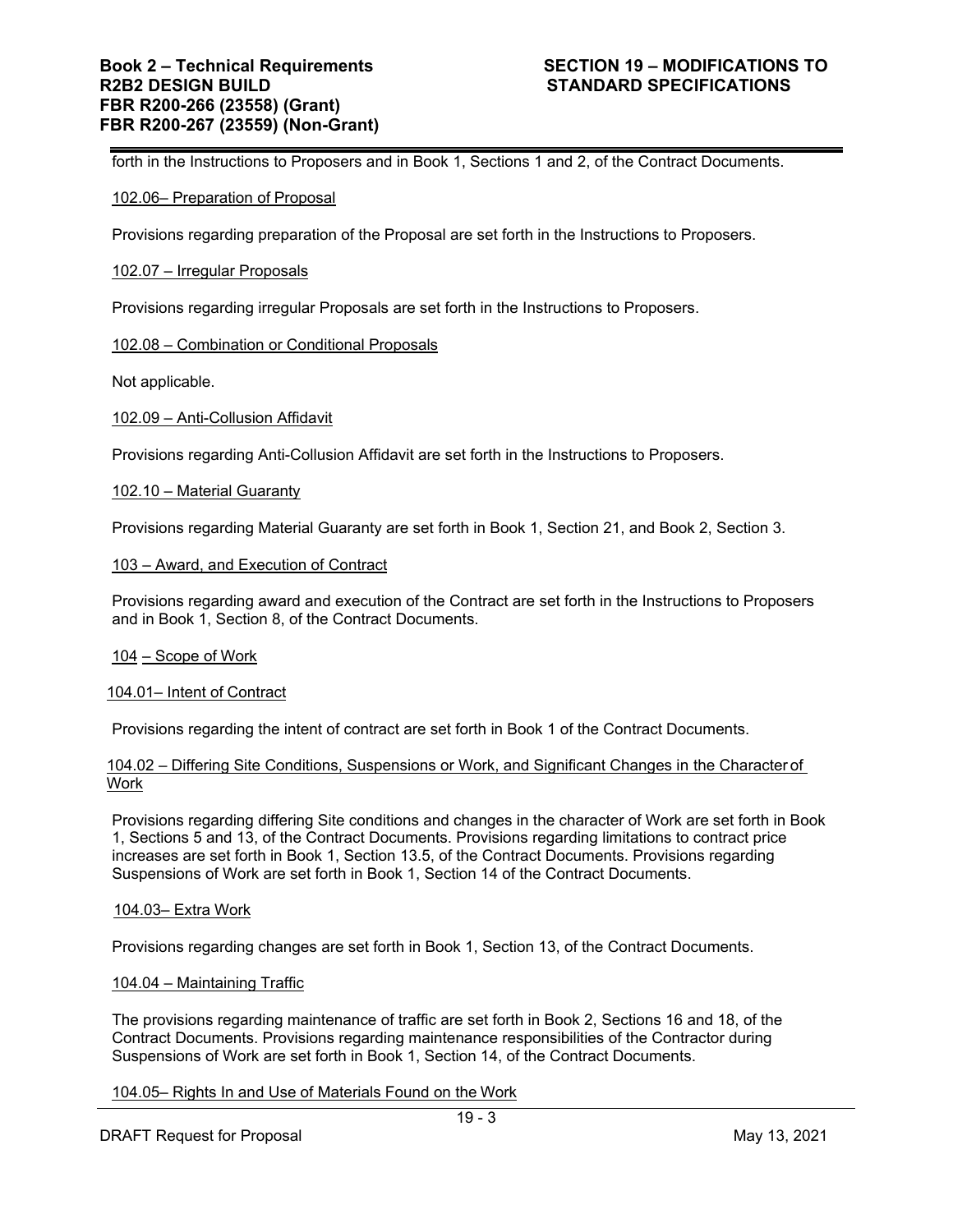The provisions regarding rights in and use of Materials found on the Work are replaced with the following:

The Contractor shall not excavate or remove any Material from within the Roadway, which is not within the grading limits, as indicated by the slope and grade lines, without written authorization from CDOT.

Unless otherwise provided, the material from Structures designated for removal shall be the Contractor's property and may be used temporarily by the Contractor in the erection of the new Structures.

# 104.06– Final Cleaning Up

Provisions regarding final cleaning up before Final Acceptance are fully incorporated herein.

### 104.07 – Value Engineering Change Proposals by the Contractor

Provisions regarding Value Engineering change proposals by the Contractor are set forth in Book 1, Section 12, of the Contract Documents.

### 105– Control of Work

### 105.01– Authority of the Engineer

The provisions regarding Control of Work are set forth in Book 1, Section 5, of the Contract Documents. CDOT has the authority by written order to suspend the Work wholly or in part for the reasons delineated in Book 1, Section 14, of the Contract Documents.

#### 105.02– Plans, Shop Drawings, Working Drawings, other Submittals and Construction Drawings

Provisions regarding plans, Shop Drawings, Working Drawings and construction documents are set forth in Book 2, Section 3, of the Contract Documents.

#### 105.03– Conformity to the Contract

The provisions regarding conformity to the Contract are revised as follows:

- 1. No incentive payments will be made under this Contract.
- 2. Paragraph 3 is deleted and replaced with the following: For those items of Work where working tolerances are not specified, the Contractor shall perform the Work in a manner consistent with reasonable and customary manufacturing and construction practices.
- 3. Paragraph 4 is deleted and replaced with the following: When the Engineer or CDOT finds the Materials furnished, the Work performed, or the finished product does not conform with the Contract Documents, but CDOT determines, in its sole discretion, that reasonably acceptable Work has been produced, CDOT will determine the extent the Work will be Accepted and remain in place. If accepted, the Contractor shall (a) document the basis for Acceptance based on CDOT's determination by Change Order which will provide for an appropriate reduction in the Contract price for such Work or Materials not otherwise provided for in this Subsection or (b) CDOT will notify the Contractor in writing that the agreed-upon unit price will be reduced in accordance with this Subsection when  $\overline{P}$  is 25 or less, or (c) CDOT may notify the Contractor in writing if there should be no reduction in the Contract Price; or in lieu of a price reduction, CDOT may permit correction or replacement of the finished product, provided the correction or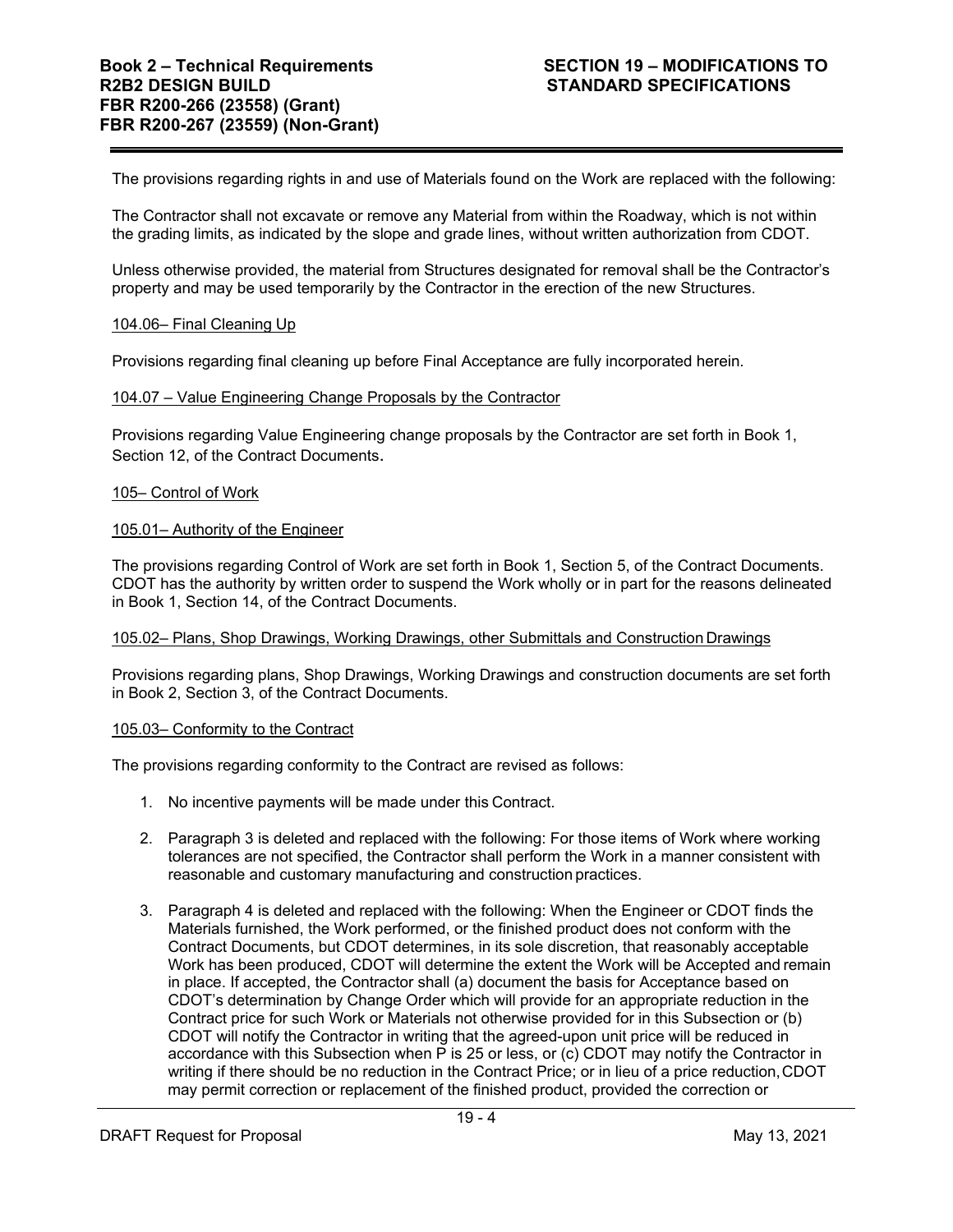replacement does not adversely affect the Work.

- 4. For purposes of Nonconforming Work, the Contractor and CDOT will negotiate a unit price for determining the reduction in the Contract Price, with supporting documentation. The unit price is subject to Approval of CDOT. The reduction in Contract Price shall take place as provided in this Section 105.03, based upon the Approved unit price. The Change Order shall be prepared in accordance with this Section 105.03.
- 5. Paragraph 5 is deleted and replaced with the following: When the Engineer or CDOT finds the Materials furnished, Work performed, or the finished product are not in conformity with the Contract Documents, and CDOT determines, in his sole discretion, that it has resulted in an inferior or unsatisfactory product, the Work or Materials shall be removed and replaced or otherwise corrected by and at the expense of the Contractor.
- 6. Paragraph 8 is deleted and replaced with the following: Materials or Work will be evaluated for price reduction only when deviations from the requirements of the Contract Documents occur on any of the several individual Tests for the lot. Several individual test values will be averaged and the percent of price reduction for the lot will be determined by applicable formula and table as shown in Section 105.03.
- 7. Paragraph 15 is deleted and replaced with the following: Price reduction for those elements, which are not included in the Table of Price Reduction Factors as shown in Section 105.03 will be proposed by the Contractor for Approval by CDOT.
- 8. Paragraph 16 is deleted and replaced with the following: The Contractor will not have the option of accepting a price reduction in lieu of producing Material that complies with the Contract Documents. Continued production of nonconforming Material will not be permitted. Material, which is obviously defective, may be isolated and rejected by CDOT without regard to sampling sequence or location within a lot.

# 105.05– Conformity to the Contract of Hot Mix Asphalt

The provisions regarding conformity to the Contract of Hot Mix Asphalt is revised as follows: No incentive payments will be made under this Contract.

105.06– Conformity to the Contract of Portland Cement Concrete Pavement

Not applicable.

105.07 – Conformity to Roadway Smoothness Criteria of HMA

The provisions regarding conformity to Roadway Smoothness Criteria for HMA is revised as follows:

Pavement Smoothness Category of HMA shall be MRI Category II. See Book 2, Section 10.

No incentive payments will be made under this Contract.

105.08 – Conformity to Roadway Smoothness Criteria of Portland Cement Concrete Pavement

Not applicable.

105.09 – Coordination of Plans, Specifications, Supplemental Specifications, and Special Provisions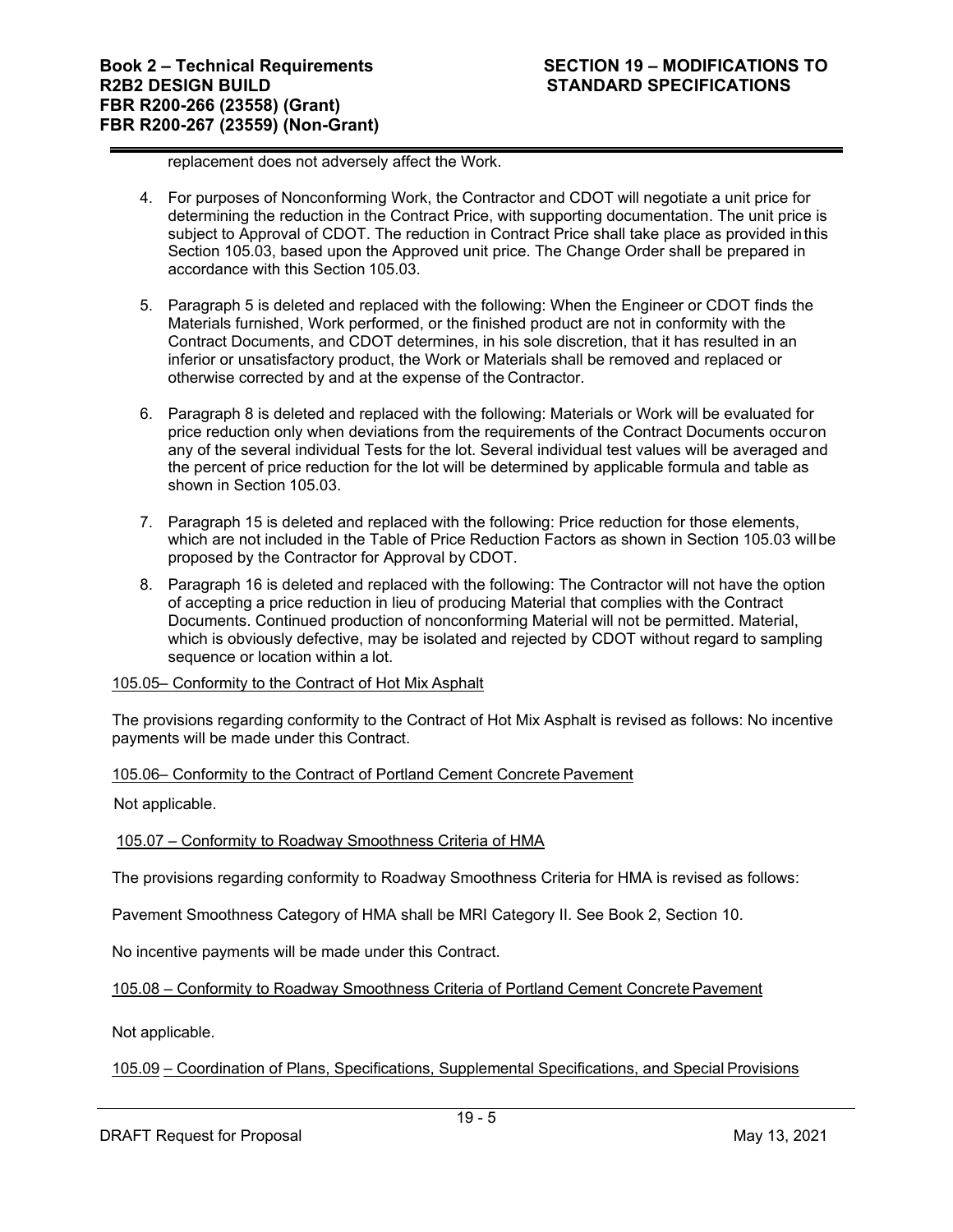Book 1, Section 1.3, of the Contract Documents sets forth the order of priority of the various Contract Documents.

### 105.10 – Cooperation by Contractor

Provisions regarding cooperation by the Contractor are set forth in Book 1, Section 2.2, of the Contract Documents.

### 105.11 – Cooperation with Utilities

Provisions regarding cooperation with Utilities are fully incorporated herein, except the reference to Extra Work is not applicable and the provisions for delays are set forth in Book 1, Section 6.2, and Book 2, Section 7, of the Contract Documents.

### 105.12 – Cooperation between Contractors

Provisions regarding Cooperation between Contractors are set forth in Book 1, Section 23.0 - Cooperation and Coordination, and in Book 2, Section 16, of the Contract Documents.

### 105.15 – Duties of the Inspector

Provisions regarding inspection of the Work are set forth in Book 1, Section 5 - Control of Work, Book 1, Section 22, and Book 2, Section 3, of the Contract Documents.

### 105.16 – Inspection and Testing or Work

Provisions regarding Inspection and Testing of the Work are set forth in Book 1, Sections 5, Book 1, Section 22, and Book 2, Section 3.

#### 105.17 – Removal of Unacceptable Work and Unauthorized Work

Book 1, Section 5.7, of the Contract Documents provides for removal of Nonconforming Work.

#### 108.18 – Load Restrictions

The provisions regarding load restrictions are incorporated herein, except the fourth and fifth paragraphs are replaced with the following:

If a scale ticket from an overweight vehicle is inadvertently accepted and the Material incorporated into the Project, CDOT will adjust the price for the overweight load as follows:

1. The Contract price will be reduced by an amount based upon the pay item quantity represented by the amount of Material in excess of the legal weight according to a unit price to be proposed by the Contractor, with supporting documentation, and Approved by CDOT.

### 105.19 – Maintenance during Construction

Provisions for maintenance during construction are set forth in Book 1, Section 10 – Risk and Loss, and Book 2, Section 18, of the Contract Documents.

# 105.20 – Failure to Maintain Roadway or Structure

Provisions for failure to maintain the Roadway or Structure are set forth in Book 2, Section 18, of the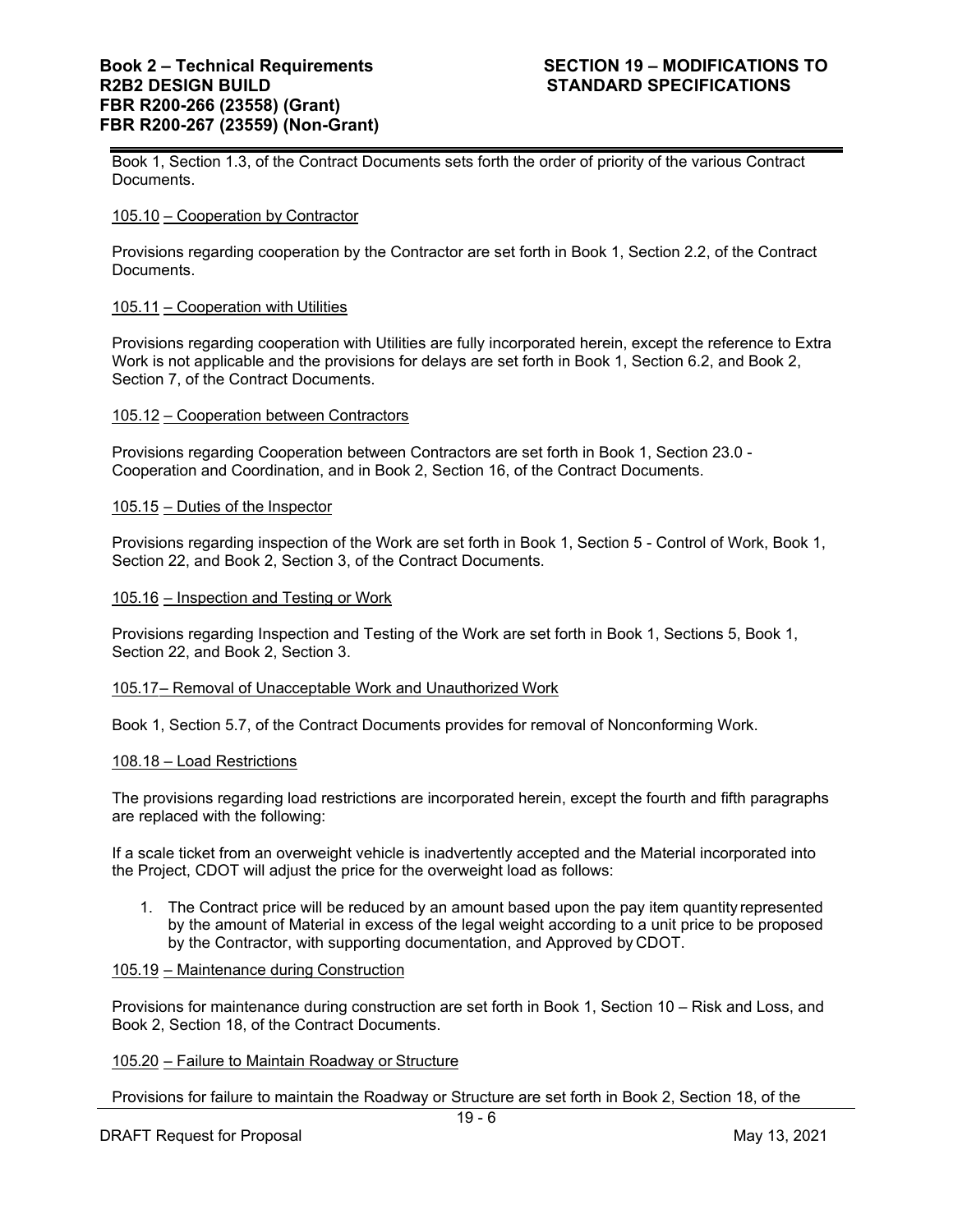Contract Documents.

### 105.21 – Acceptance

Provisions regarding Segment Completion and Final Acceptance are set forth in Book 1, Section 20 – Acceptance of Project of the Contract Documents.

#### 105.22 , 105.23, and 105.24 – Disputes and Claims for Contract Adjustments

Provisions regarding claims for Contract adjustments are set forth in Book 1, Section 13 – Changes in the Work and Encumbrance of Funds, and provisions regarding Dispute Resolution are set forth in Book 1, Section 19 – Project First, Claims for Adjustments and Disputes.

#### 106 – Control of Material

### 106.02 - Material Sources

Provisions regarding Material sources are set forth in Book 2, Section 3, of the Contract Documents. The provisions regarding hazardous Materials are set forth in Book 1, Sections 5.3, 13.11, 18.1, and 18.2, of the Contract Documents.

### 106.03 – Samples, Tests, and Cited Specifications

Provisions regarding quality control and quality assurance are set forth in Book 2, Section 3, of the Contract Documents.

Unless otherwise designated, when American Association of State Highway and Transportation Officials (AASHTO), American Society for Testing and Materials (ASTM), or other specifications, standards, or policies are cited, the reference shall be to the latest edition as revised or updated by approved supplements or interim editions published and issued as of the Proposal Due Date unless otherwise indicated.

#### 106.07– Material Inspection at Plant

Provisions regarding Material Inspection at the plant are set forth in Book 2, Section 3, of the Contract Documents.

#### 106.08– Storage of Materials

Provisions regarding storage of Materials are set forth in Book 2, Section 3, of the Contract Documents.

# 106.09 – Handling Materials

Provisions regarding the handling of Materials are set forth in Book 2, Section 3, of the Contract Documents.

#### 106.11 – Buy America

Provisions regarding Buy America are incorporated.

106.12 – Certificates of Compliance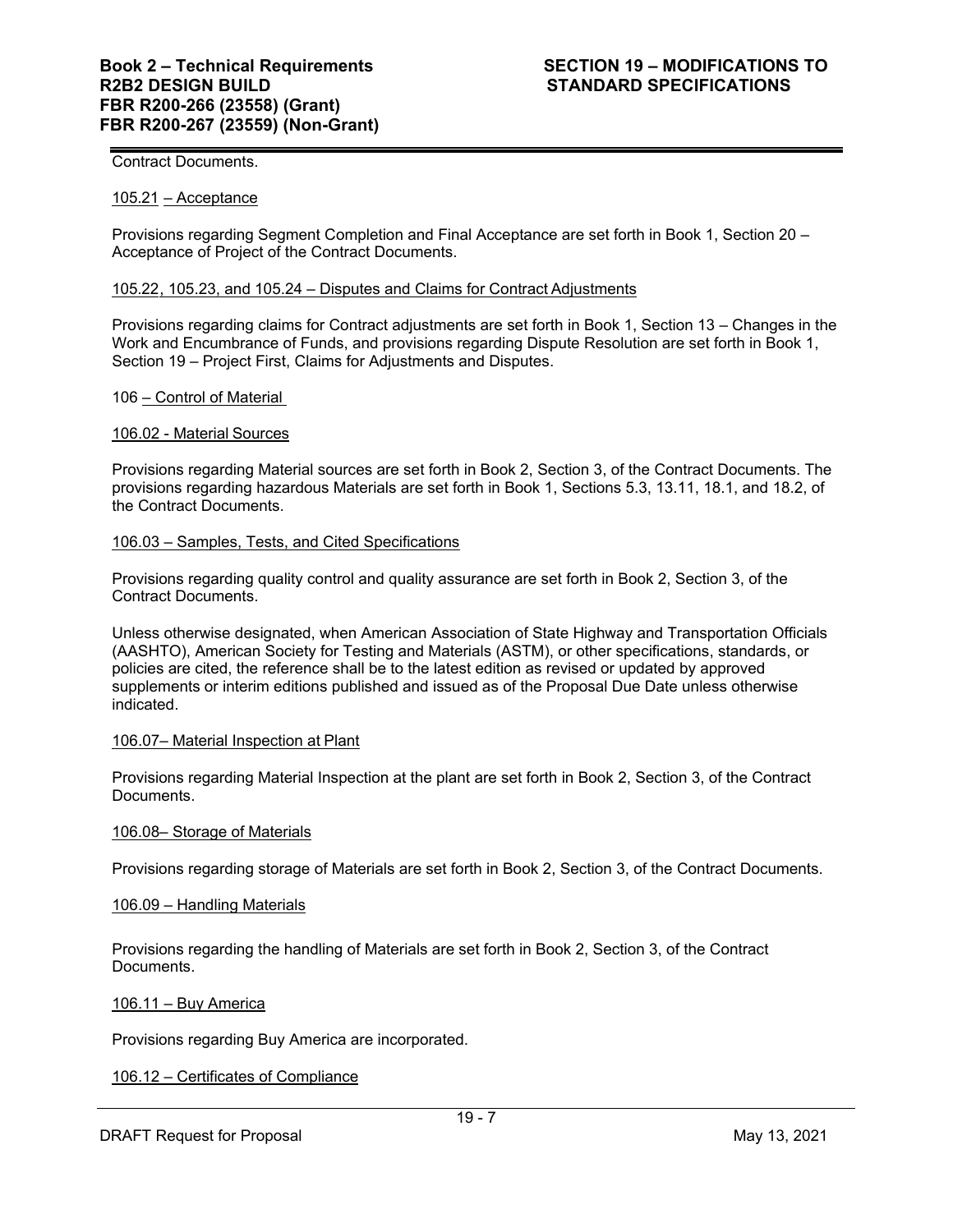Provisions regarding Certificates of Compliance are incorporated.

### 106.13 – Certified Test Report

Provisions regarding Certified Test Reports are incorporated.

### 107 – Legal Relations and Responsibility to Public

### 107.02 – Permits, Licenses, and Taxes

Provisions regarding Permits, licenses and taxes are set forth in Book 1, Section 2.2, of the Contract Documents.

### 107.04– Restoration of Surfaces Opened by Permit

Provisions regarding restoration of surfaces opened by a Permit to construct or reconstruct a Utility service are set forth in Book 1, Section 6.2, and Book 2, Section 7, of the Contract Documents.

### 107.05– Federal Aid Provisions

Provisions regarding Federal Aid Provisions are contained in the Book 1, Section 1.10 – Federal Requirements.

### 107.06– Safety, Health, and Sanitation Provisions

Provisions regarding Safety, Health, and Sanitation are contained in Book 2 of the Contract Documents.

107.061 – Performance of Safety Critical Work

Section 107 of the Standard Specifications is hereby revised as follows:

Add subsection 107.061 immediately following subsection 107.06 as follows:

**107.61** Performance of Safety Critical Work. The following work elements are considered safety critical work for this project:

- 1. Overhead girder erection, location and structure number as shown on the plans.
- 2. Overhead structure(s) construction or repair, location and structure number as shown on the plans.
- 3. Removal of bridge, location and structure number as shown on the plans.
- 4. Removal of portion of bridge(s), location and structure number as shown on the plans.
- 5. Temporary work: falsework, shoring that exceeds 5 feet in height, cofferdams, and temporary bridges.
- 6. Work requiring the use of cranes or other heavy lifting equipment to set girders, sound walls, make overhead repairs; also when construction materials are being lifted that may fall onto active traffic lanes.
- 7. Blasting.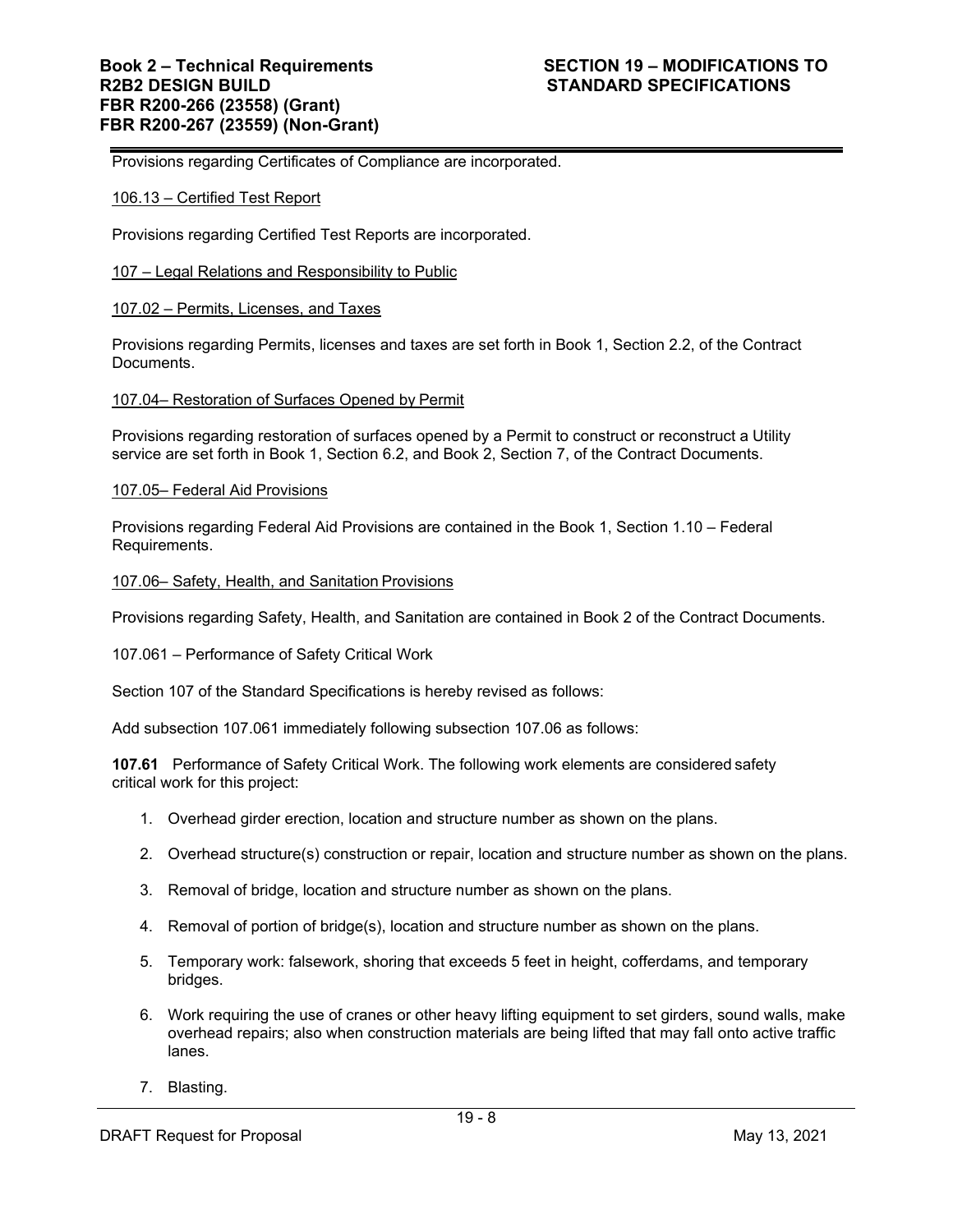- 8. Excavation and embankment adjacent to the roadway, especially if it requires shoring. The Engineer will specify the depth or proximity of the earthwork considered safety critical work
- 9. Tunneling.
- 10. Work operations such as pile driving and jack hammering which may create vibration and cause debris to fall onto traffic.
- 11. Rockfall mitigation.
- 12. Work within 50 feet of active railroad track centerline.
- 13. Caissons and/or directional boring in high density utility corridor .
- 14. Work over or adjacent to river, stream, or other protected water way.
- 15. Urban work near and/or where pedestrian or bicycle pathways must be maintained during construction

The Contractor shall submit, for record purposes only, an initial detailed construction plan that addresses safe construction of each of the safety critical elements. When the specifications already require an erection plan, a Bridge removal plan, or a removal of portion of Bridge plan, it shall be included as a part of this plan. The detailed construction plan shall be submitted two weeks prior to the safety critical element conference described below. The construction plan shall be stamped "Approved for Construction" and signed by the Contractor's Engineer in Responsible Charge of construction or the Quality Control Administrator (QCA).

The Construction Plan shall include the following:

- 1. Safety Critical Element for which the plan is being prepared and submitted.
- 2. Contractor or Subcontractor responsible for the plan preparation and the Work.
- 3. Schedule, procedures, Equipment, and sequence of operations, that comply with the working hour limitations
- 4. Temporary works required: falsework, bracing, shoring, etc.
- 5. Underground, above grade, and overhead utilities identification and protective steps taken.
- 6. Communication plan as necessary with stakeholders, media, and the public.
- 7. Additional actions that will be taken to ensure the Work will be performed safely.
- 8. Names and qualifications of workers who will be in responsible charge of the Work:
	- A. Years of experience performing similar work
	- B. Training taken in performing similar work
	- C. Certifications earned in performing similar work
- 9. Names and qualifications of workers operating cranes or other lifting equipment
	- A. Years of experience performing similar work
	- B. Training taken in performing similar work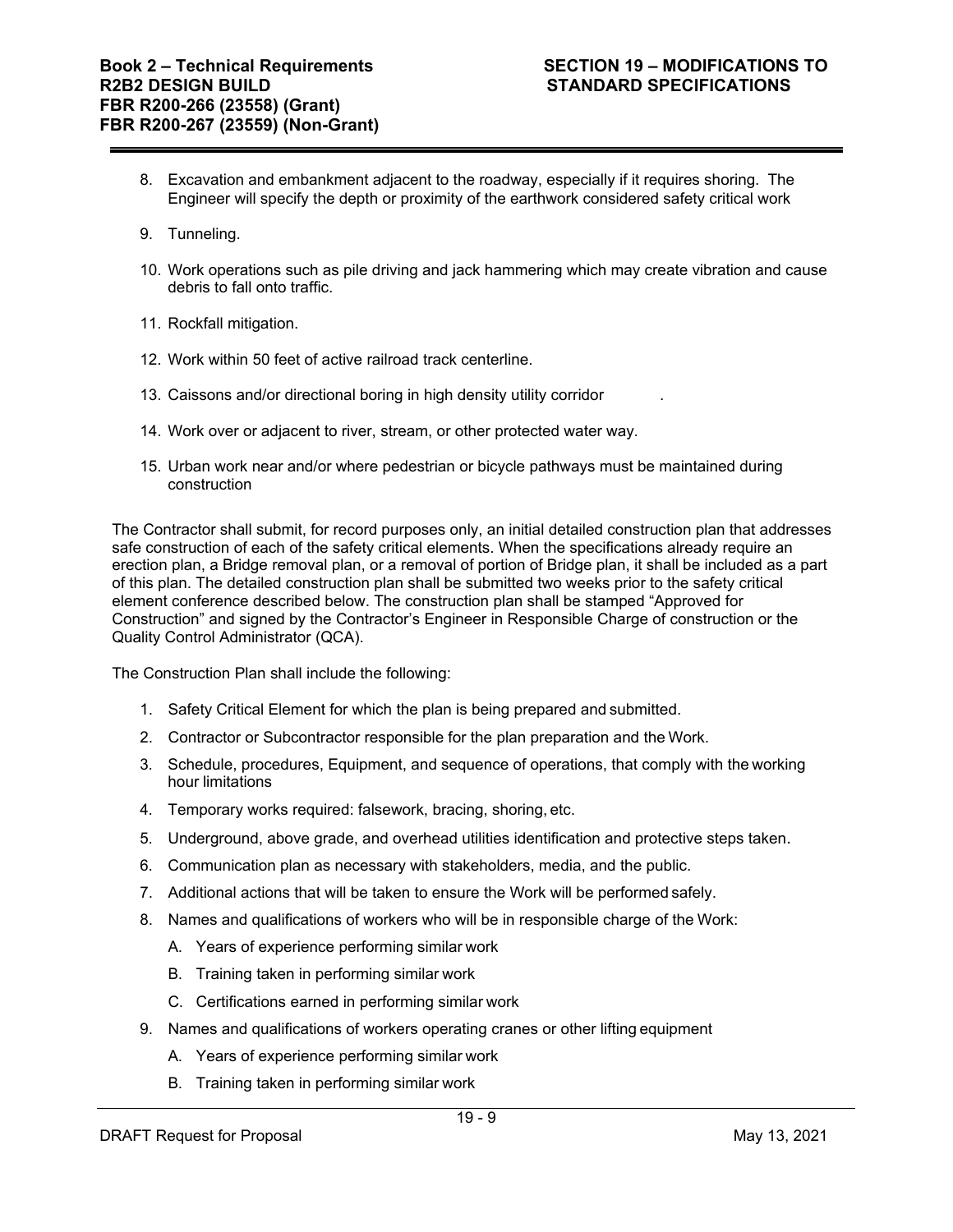- C. Certifications earned in performing similar work
- 10. The construction plan shall address how the Contractor will handle contingencies such as:
	- A. Unplanned events (storms, traffic accidents, etc.)
	- B. Structural elements that don't fit or line up
	- C. Work that cannot be completed in time for the Roadway to be reopened to traffic
	- D. Replacement of workers who don't perform the Work safely
	- E. Unexpected absence of critical management team
	- F. Equipment failure
	- G. Other potential difficulties inherent in the type of Work being performed
- 11. Name and qualifications of Contractor's person designated to determine and notify the Contractor's Engineer in Responsible Charge of construction in writing when it is safe to open a route to traffic after it has been closed for safety critical work.
- 12. Erection plan or Bridge removal plan when submitted as required elsewhere by the specifications. Plan requirements that overlap with above requirements may be submitted only once.

A safety critical element conference shall be held two weeks prior to beginning construction on each safety critical element. The Contractor, the safety critical element Subcontractors, and the Contractor's Engineer in Responsible Charge of Construction or QCA shall attend the conference. Required preerection conferences or bridge removal conferences may be included as a part of this conference.

After the safety critical element conference, and prior to beginning work on the safety critical element, the Contractor shall submit a final construction plan to the Engineer for record purposes only. The Contractor's Engineer in Responsible Charge of construction, or QCA shall sign and seal temporary works, such as falsework, shoring etc., related to construction plans for the safety critical elements, (3) Removal of Bridge, (4) Removal of Portion of Bridge and (5) Temporary Works. The final construction plan shall be stamped "Approved for Construction" and signed by the Contractor's Engineer in Responsible Charge of Construction or QCA.

The Contractor shall perform safety critical work only when the Engineer is on the project site. The Contractor's Engineer in Responsible Charge of Construction or QCA shall be on Site to inspect and provide written approval of safety critical work for which they provided signed and sealed construction details. Unless otherwise directed or approved, the Contractor's Engineer in Responsible Charge of Construction or QCA need not be on Site during the actual performance of safety critical work, but shall be present to conduct inspection for written approval of the safety critical work.

When ordered by the Contractor's Engineer in Responsible Charge of Construction or QCA, the Contractor shall immediately stop safety critical work that is being performed in an unsafe manner or will result in an unsafe situation for the traveling public. Prior to stopping Work, the Contractor shall make the situation safe for Work stoppage. The Contractor shall submit an acceptable plan to correct the unsafe process before the Contractor's Engineer in Responsible Charge of Construction or QCA will authorize resumption of the Work.

When ordered by the Contractor's Engineer in Responsible Charge of Construction or QCA, the Contractor shall remove workers from the project that are performing the safety critical work in a manner that creates an unsafe situation for the public in accordance with subsection 108.05.

Should an unplanned event occur or the safety critical operation deviate from the submitted plan, the Contractor shall immediately cease operations on the safety critical element, except for performing any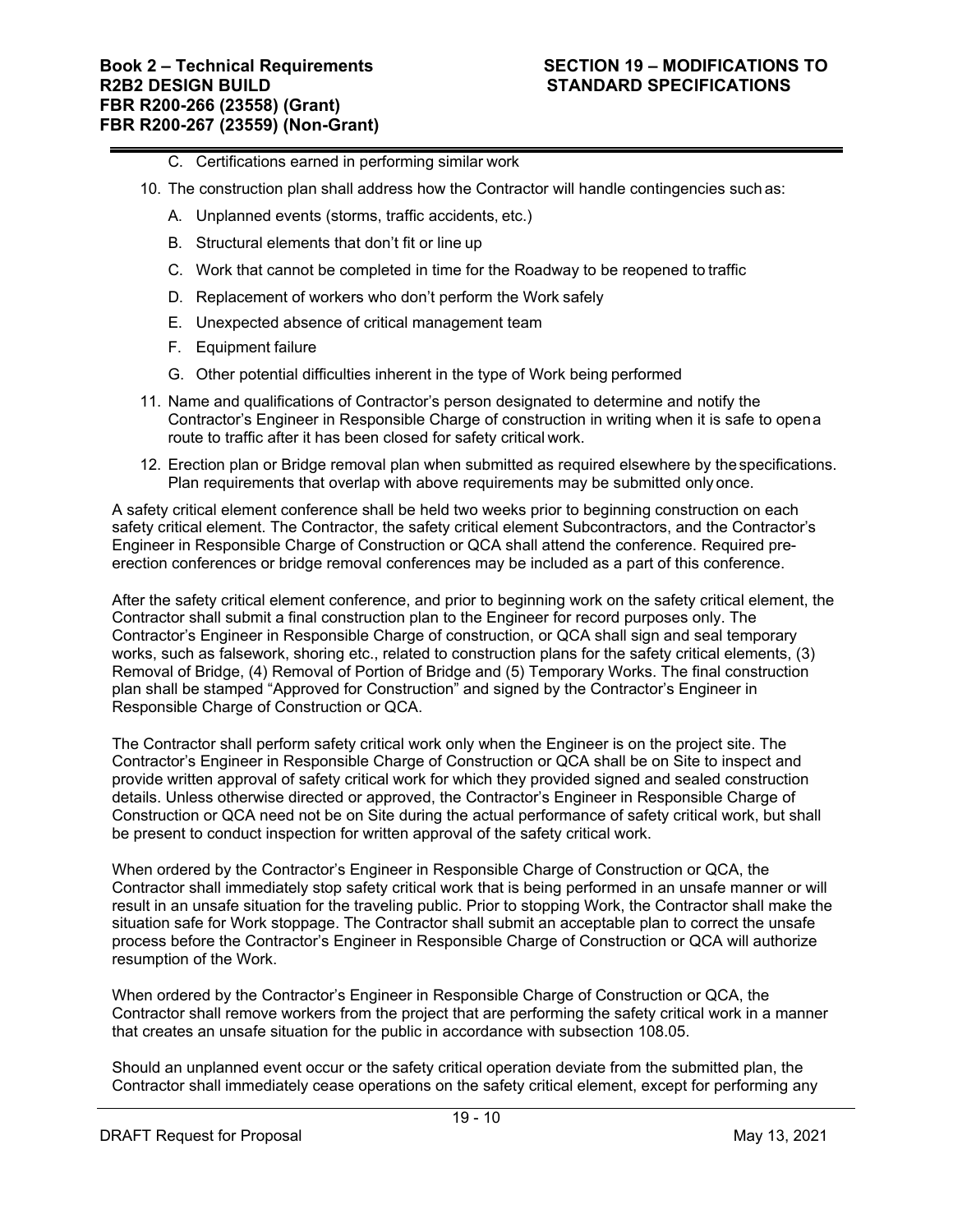Work necessary to ensure worksite safety, and provide proper protection of the Work and the traveling public. If the Contractor intends to modify the submitted plan, they shall submit a revised plan to the Contractor's Engineer in Responsible Charge of Construction or QCA prior to resuming operations.

All costs associated with the preparation and implementation of each safety critical element construction plan will not be measured and paid for separately, but shall be included in the Work.

Nothing in the section shall be construed to relieve the Contractor from ultimate liability for unsafe or negligent acts or to be a waiver of the Colorado Governmental Immunity Act on behalf of the Department.

# 107.07– Public Convenience and Safety

Construction shall be conducted so obstructions to traffic are minimized. The safety and convenience of the public and the protection of persons and property shall be provided as specified in Book 2, Section 16, of the Contract Documents.

# 107.08– Railroad-Highway Provisions

The Railroad-Highway provisions are incorporated herein with the following revision: Delete the first paragraph and replace with the following:

If the Contract requires Materials to be hauled across Railroad tracks, the Contractor shall make arrangements with the Railroad for any new crossings required or for the use of any existing crossings.

# 107.15 – Responsibility for Damage Claims

Provisions regarding responsibility for damage claims are set forth in Book 1, Sections 3.3, 5.6, 9.0, and 11.1, of the Contract Documents.

# 107.16 – Opening Sections of Project to Traffic

The Provisions regarding opening sections of Project to traffic are deleted except as follows:

1. Opening certain sections of the Work for traffic use shall not constitute acceptance of the Work, or provide a waiver of any provision of the Contract Documents.

# 107.17 – Contractor's Responsibility for Work

Provisions regarding Contractor's responsibility for Work are set forth in Book 1, Section 2, of the Contract Documents.

# 107.19 – Furnishing Right of Way

The provisions regarding ROW for the Project are set forth in Book 1, Section 6.1 and Book 2, Section 8, of the Contract Documents.

# 107.20 – Personal Liability of Public Employees

The employees of CDOT or authorized representatives are acting solely as agents and representatives of CDOT when carrying out and exercising the power or authority granted to them under the Contract Documents. There shall not be any liability on them either personally or as employees of CDOT.

107.21 – No Waiver of Legal Rights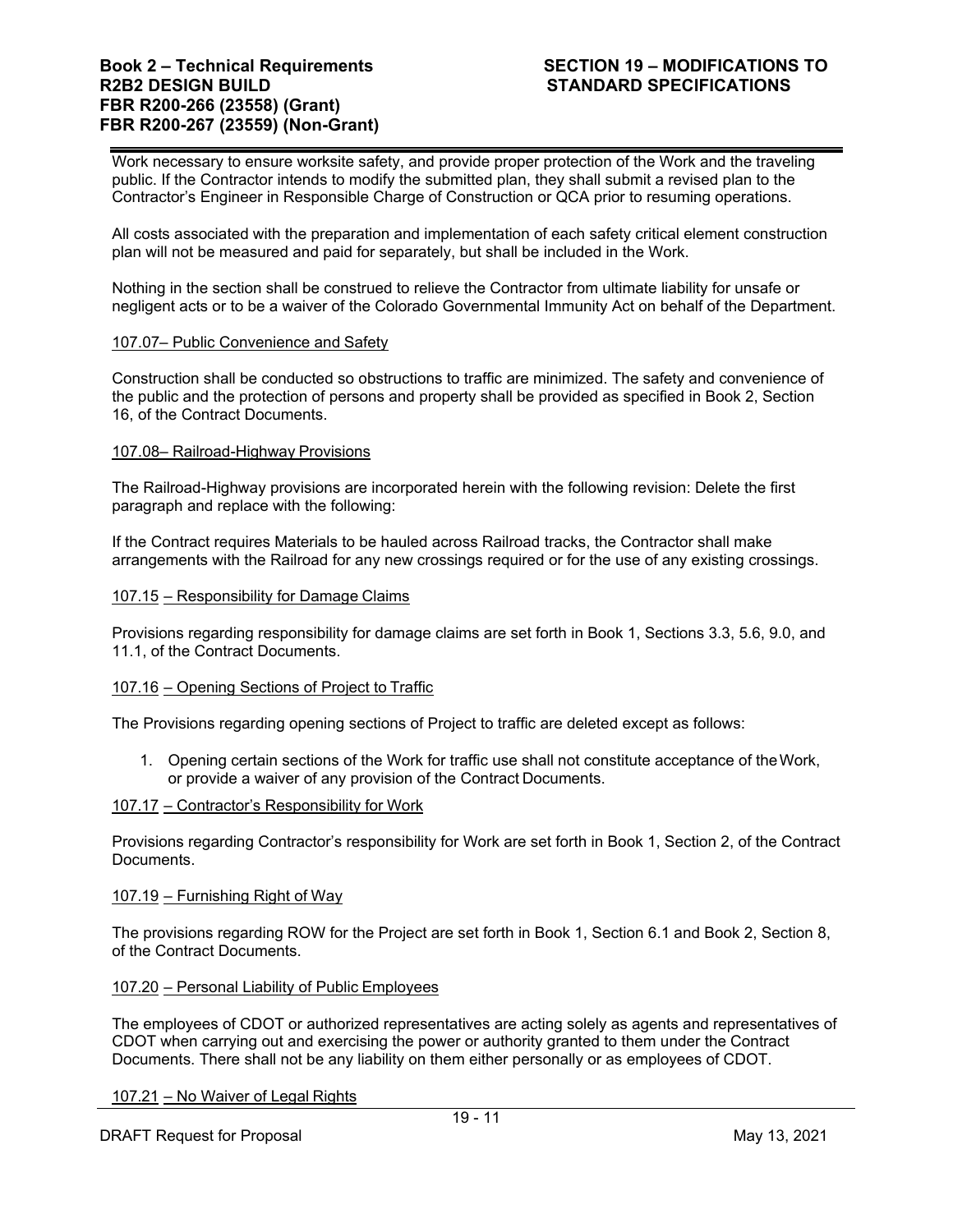Provisions regarding no waiver of legal rights are set forth in Book 1, Sections 2, 5, and 20, of the Contract Documents.

# 107.22 – Third Party Beneficiary

Provisions regarding Third Party beneficiaries are set forth in Book 1, Section 24.7, of the Contract Documents.

# 107.23 – Archaeological and Paleontological Discoveries

Provisions regarding archaeological and paleontological discoveries are set forth in Book 1, Sections 5 and 13, and Book 2, Section 5, of the Contract Documents.

# 108 – Prosecution and Progress

# 108.02 – Notice to Proceed

Provisions for notice to proceed are set forth in Book 1, Sections 4 and 11, of the Contract Documents.

### 108.03 – Schedule

Provisions regarding progress schedules are set forth in Book 1, Section 4, and Book 2, Section 2, of the Contract Documents.

## 108.04 – Payment Schedule

Provisions regarding the Contractor's Payment Schedule are set forth in Book 1, Section 11, and Book 2, Section 2, of the Contract Documents.

# 108.8 – Determination and Extension of Contract Time

Provisions regarding Completion Deadlines are set forth in Book 1, Section 4, of the Contract Documents; provisions for extensions of such deadlines are set forth in Book 1, Section 13, of the Contract Documents; provisions regarding time for construction operations are set forth in Book 2, Section 16, of the Contract Documents.

# 108.9 – Failure to Complete Work on Time

Provisions regarding Damages for late completion are set forth in Book 1, Section 17, of the Contract Documents.

# 108.10 – Default of Contract

Provisions regarding default of Contract are set forth in Book 1, Section 16, of the Contract Documents.

#### 108.11 – Termination of Contract

Provisions regarding termination of Contract are set forth in Book 1, Sections 15 and 16, of the Contract Documents.

109 – Measurement and Payment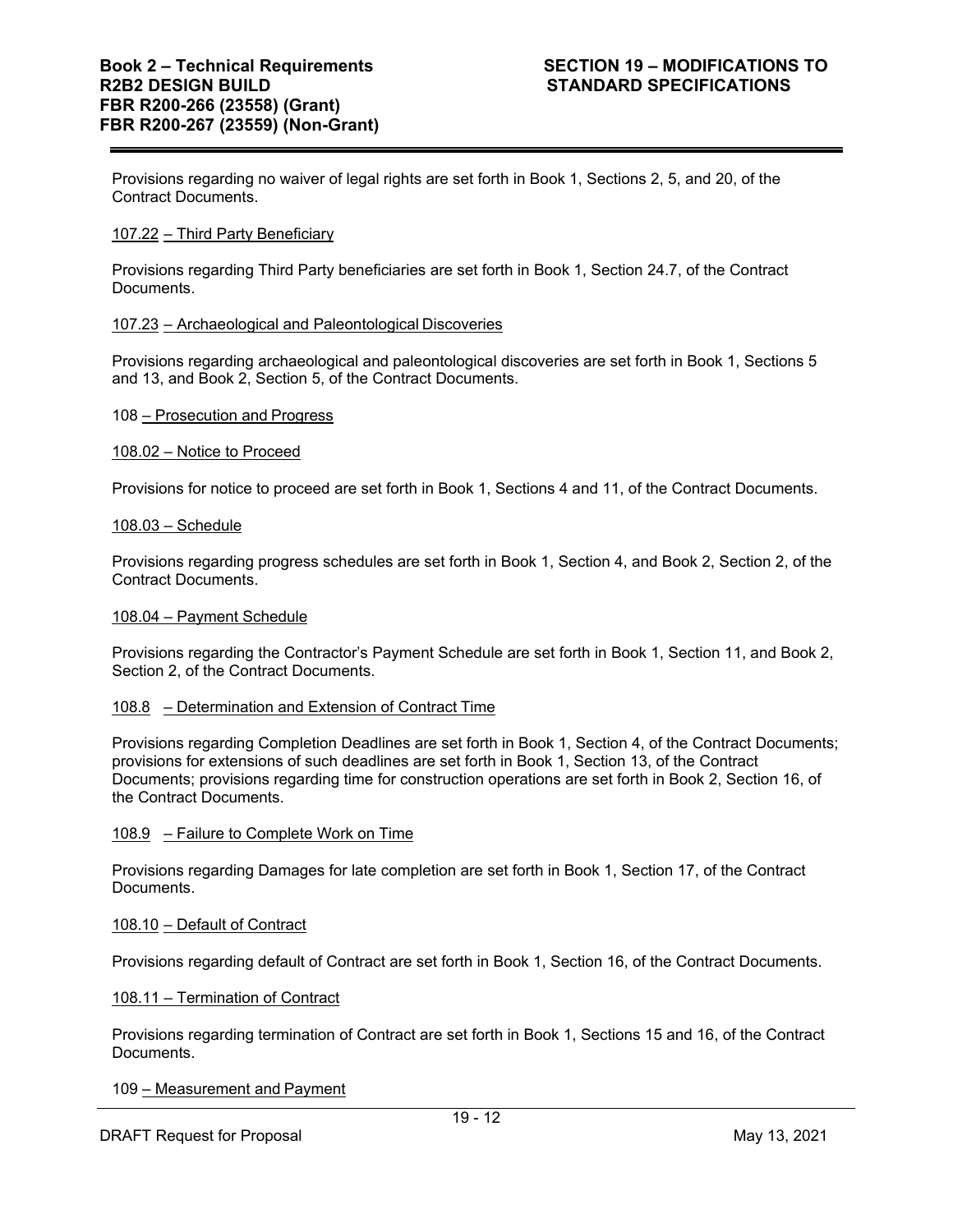# 109.02 – Scope of Payment

Provisions regarding scope of payment are set forth in Book 1, Sections 11, and Book 2 of the Contract Documents.

# 109.4 – Compensation for Changes and Force Account Work

Provisions for compensation for changes in the Work are set forth in Book 1, Section 13, of the Contract Documents.

# 109.5 – Eliminated Items

Provisions regarding eliminated items are set forth in Book 1, Section 13, of the Contract Documents.

# 109.06 – Partial Payments

Provisions regarding retainage and securities in lieu of Retainage are fully incorporated herein. Monthly payments will be based on the requirements set forth in Book 1, Section 11, and Book 2, Section 2, of the Contract Documents.

Notwithstanding the provisions of Book 1, Section 11.6, prior estimates and payments made in accordance with this Subsection 109.06(f) shall not be subject to correction in the Final Payment.

No cost adjustments will be made under this Contract.

# 109.07 – Payment for Material On Hand (Stockpiled Materials)

Provisions regarding payment for stockpiled structural steel are fully incorporated herein. Other provisions regarding payment for Materials on hand (stockpiled Materials) are set forth in Book 1, Section 11, of the Contract Documents.

# 109.9 – Acceptance and Final Payment

Provisions regarding Acceptance and final payment are set forth in Book 1, Section 11, of the Contract Documents.

# 109.10 – Compensation for Compensable Delays

Provisions regarding compensation for compensable delays are set forth in Book 1, Section 13, of the Contract Documents.

# **19.1.2 Modifications to Section 200 to 700 of the CDOT Standard Specifications for Road and Bridge Construction and Standard Special Provisions**

# **19.1.2.1 Modifications to Section 200 to 700 of the CDOT Standard Specifications for Road and Bridge Construction**

Sections 200 through 700 are incorporated herein, except as otherwise provided in the Contract Documents, with the following exceptions: (1) in Sections 200 through 600, the method of measurement and basis of payment provisions are superseded by the provisions set forth in Books 1 and 2 of the Contract Documents.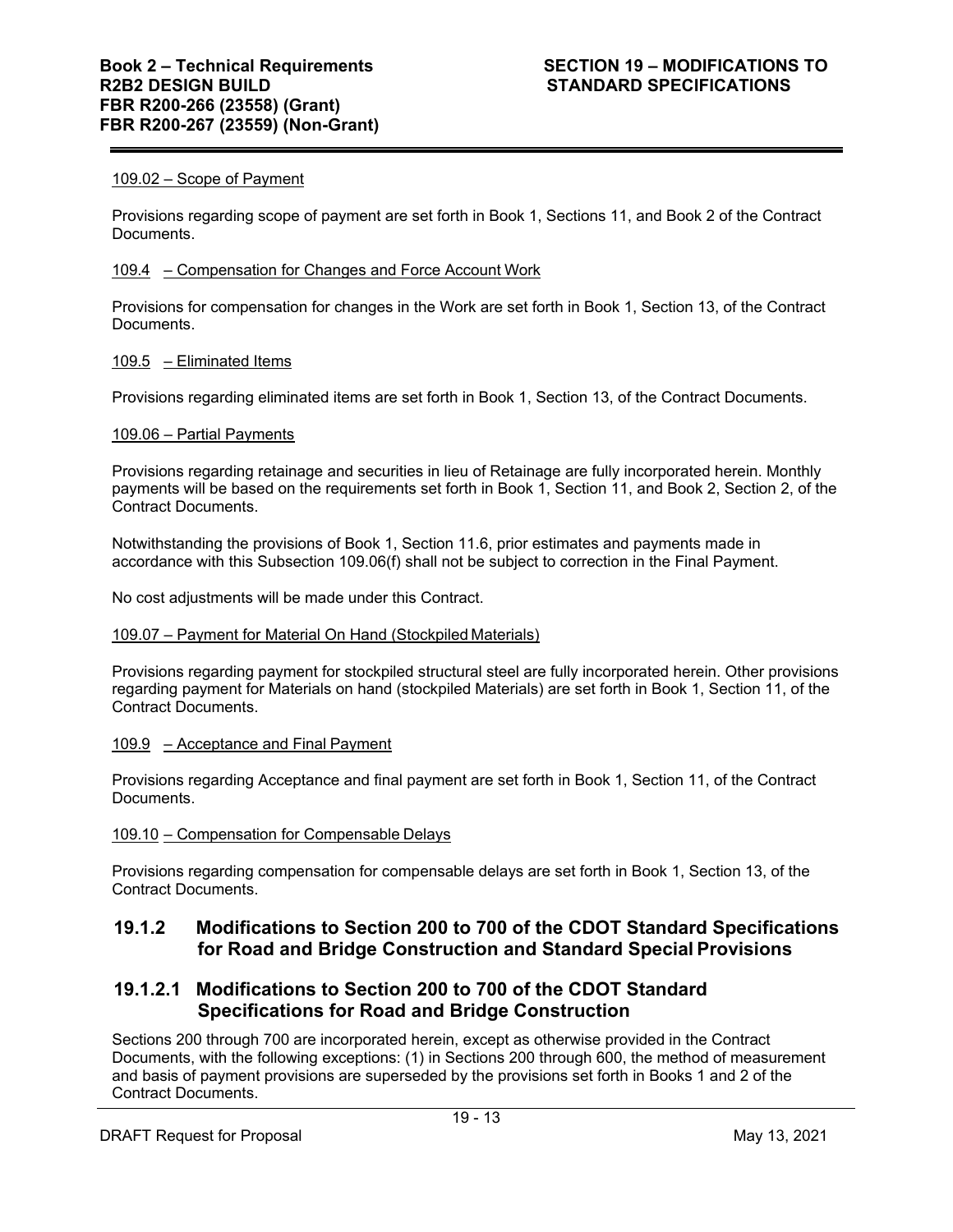# **19.1.2.2 Standard Special Provisions**

The following Standard Special Provisions are to be used by the Contractor for Design and Construction of the Work. The Standard Special Provisions are Revisions to the 2019 Standard Specifications for Road and Bridge Construction.

Standard Special Provision Index: March 30, 2021

The following Standard Special Provisions are available at the following link:

https://www.codot.gov/business/designsupport/cdot-construction-specifications/2019-constructionspecifications/rev-ssp

| <b>Name</b>                                                                | <b>Date</b>          | No. of Pages              |
|----------------------------------------------------------------------------|----------------------|---------------------------|
| Revision of Section 101 - Holidays                                         | (Sept. 17, 2020)     |                           |
| Revision of Section 101 - Record Set                                       | (January 20, 2021)   | 1                         |
| Revision of Section 102 - Interpretation of Plans and Specifications       | (December 28, 2020)  |                           |
| Revision of Section 103 - Award and Execution of Contract                  | (September 18, 2020) |                           |
| Revision of Section 103 - Escrow of Proposal Documentation                 | (October 1, 2019)    | 1                         |
| Revision of Section 104 - Scope of Work                                    | (January 20, 2021)   | 1                         |
| Revision of Section 105 - Control of Work (105.02 b)                       | (January 20, 2021)   | $\overline{c}$            |
| Revision of Section 105 – Control of Work (105.02 f)                       | (December 28, 2020)  | 1                         |
| Revision of Section 105 - Control of Work (105.08)                         | (January 20, 2021)   | 1                         |
| Revision of Section 105 - Conformity to the Contract of Hot Mix            | (October 1, 2019)    | 3                         |
| Asphalt (Less than 5,000 Tons)                                             |                      |                           |
| Revision of Section 106 – Control of Material                              | (January 20, 2021)   | 1                         |
| Revision of Section 107 - Project Safety Management Plan                   | (April 13, 2020)     | 1                         |
| Revision of Section 109 - Asphalt Cement Cost Adjustment                   | (January 27, 2020)   | 3                         |
| (Asphalt Cement Included in the Work)                                      |                      |                           |
| Revision of Section 202 - Removal of Bridge                                | (March 30, 2021)     | 5                         |
| Revision of Section 206 - Excavation and Backfill for Structures           | (January 20, 2021)   | $\mathbf{1}$              |
| Revision of Section 207 - Topsoil                                          | (July 7, 2020)       | 6                         |
| Revision of Section 502 - Piling                                           | (January 20, 2021)   | 1                         |
| Revision of Section 503 - Drilled Shafts                                   | (January 20, 2021)   | 1                         |
| Revision of Section 504 - Walls                                            | (January 20, 2021)   | $\overline{2}$            |
| Revision of Section 504 and 606 – Precast Concrete                         | (September 3, 2020)  | 1                         |
| Revision of Section 504 and 641 - Soil Nail Wall                           | (October 1, 2019)    | 12                        |
| Revision of Section 509 - Steel Structures                                 | (January 20, 2021)   | 1                         |
| Revision of Section 518 - Waterstops and Expansion Joints                  | (January 20,2021)    | 1                         |
| Revision of Section 601 - Concrete Mix Designs                             | (March 30, 2021)     | 1                         |
| Revision of Section 601 - Structural Concrete                              | (October 4, 2019)    | 17                        |
| Revision of Section 601 - Structural Concrete (601.05)                     | (January 20, 2021)   | 1                         |
| Revision of Section 601 & 701 - Structural Concrete                        | (December 28, 2020)  | $\ensuremath{\mathsf{3}}$ |
| Revision of Section 602 - Reinforcing Steel                                | (September 3, 2020)  | 4                         |
| Revision of Section 618 – Prestressed Concrete                             | (January 20, 2021)   | 1                         |
| Revision of Section 630 - Barrier (Temporary)                              | (October 4, 2019)    | 1                         |
| Revision of Section 630 – Construction Zone Traffic Control                | (December 20, 2020)  | 1                         |
| Affirmative Action Requirements - Equal Employment Opportunity             | (October 1, 2019)    | 10                        |
| Minimum Wages, Colorado                                                    | (January 1, 2021)    | 10                        |
| U.S. Department of Labor General Decision Number CO20210006, Highway       |                      |                           |
| Construction for Adams, Arapahoe, Broomfield, Clear Creek, Elbert, Gilpin, |                      |                           |
| والمستحور والمحال والمستور والمتحدث والكمار                                |                      |                           |